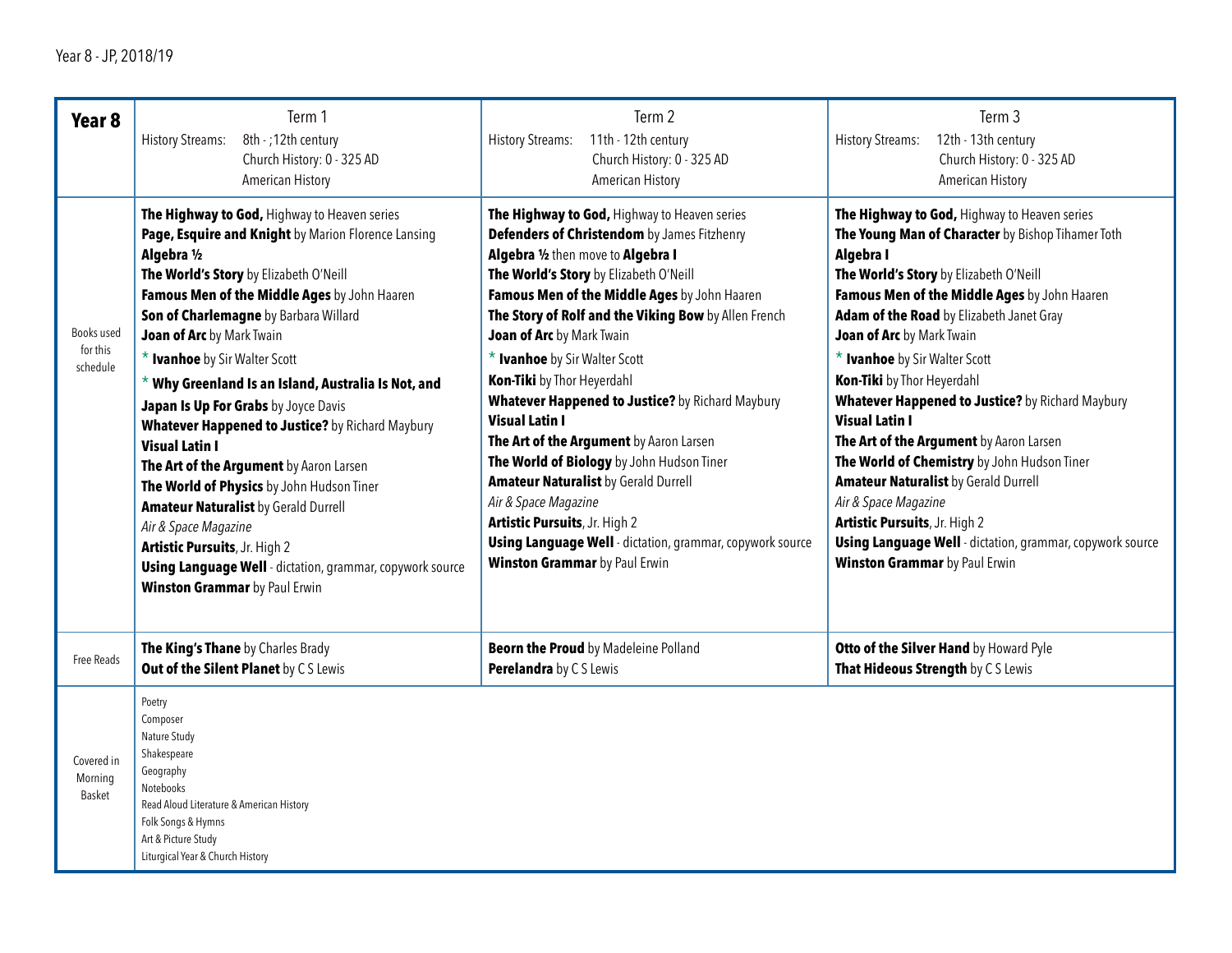| TERM I (WEEKS I-I2)<br>YEAR <sup>8</sup>                                                            |                                               |                                                      |                                     |                                                      |                                            |                                                 |                                    |                                             |                                                        |                                       |                                              |                                    |
|-----------------------------------------------------------------------------------------------------|-----------------------------------------------|------------------------------------------------------|-------------------------------------|------------------------------------------------------|--------------------------------------------|-------------------------------------------------|------------------------------------|---------------------------------------------|--------------------------------------------------------|---------------------------------------|----------------------------------------------|------------------------------------|
| <b>Subject</b>                                                                                      | Week <sub>1</sub>                             | Week <sub>2</sub>                                    | Week <sub>3</sub>                   | Week 4                                               | Week <sub>5</sub>                          | Week 6                                          | Week 7                             | Week 8                                      | Week 9                                                 | Week 10                               | Week 11                                      | Week 12                            |
| Religion<br>The Highway to God                                                                      | $p. 1-6 6-7$<br>O <sub>O</sub>                | p. 8-13 13-14<br>O <sub>O</sub>                      | p. 15-19 19-21<br>O <sub>O</sub>    | p. 22-25 26-27<br>O <sub>O</sub>                     | p. 28-35 35-37<br>O O                      | p. 38-47 47-49<br>O <sub>O</sub>                | p. 50-54 54-58<br>O <sub>O</sub>   | p. 59-66 67-69<br>O <sub>O</sub>            | p. 70-75 75-79<br>$\overline{O}$                       | p. 80=84 84-86<br>O <sub>O</sub>      | p. 87-89 p. 89-91<br>O <sub>O</sub>          | $\sqrt{2}$                         |
| Page, Esquire, and Knight                                                                           | The Drawing of the<br>Sword<br>O <sub>O</sub> | The Founding of<br>the Round Table<br>O <sub>O</sub> | Perceval<br>O <sub>O</sub>          | Sir Gawain and the<br>Green Knight<br>O <sub>O</sub> | The Passing of<br>Arthur<br>$\overline{O}$ | Roland, A Knight of<br>France<br>O <sub>O</sub> | A Steed, A Steed<br>$\overline{O}$ | The Battle of<br>Ronceval<br>O <sub>O</sub> | Godfrey, A Knight of<br>the Crusades<br>$\overline{O}$ | The Troubador<br>O <sub>O</sub>       | The Order of St.<br>George<br>O <sub>O</sub> | Chevalier Bayard<br>O <sub>O</sub> |
| Math<br>Algebra 1/2                                                                                 | 00000                                         | 00000                                                | 00000                               | 00000                                                | 00000                                      | 00000                                           | 00000                              | 00000                                       | 00000                                                  | 00000                                 | 00000                                        |                                    |
| History:<br>The World's Story                                                                       | 4 pages<br>$\circ$                            | 4 pages<br>$\circ$                                   | 4 pages<br>$\circ$                  | 4 pages<br>$\circ$                                   | 4 pages<br>$\circ$                         | 4 pages<br>$\circ$                              | 4 pages<br>$\circ$                 | 4 pages<br>$\circ$                          | 4 pages<br>$\circ$                                     | 4 pages<br>$\circ$                    | 4 pages<br>$\circ$                           |                                    |
| Famous Men of the Middle Ages                                                                       | Intro, p. 5-14<br>$\circ$                     | p. 15-20, Alaric<br>$\circ$                          | p. 21-26, Attila<br>$\circ$         | p. 27-32, Genseric<br>$\circ$                        | p. 33-38, Theodoric<br>$\circ$             | p. 39-42 Benedict &<br>Gregory<br>$\circ$       | p. 43-50, Clovis<br>$\circ$        | p. 51-58, Justinian<br>$\circ$              | p. 59-66, Mohamm.<br>$\circ$                           | p. 67-72, Martel/<br>Pepin<br>$\circ$ | p 73-80,<br>Charlemagne<br>$\circ$           | p 81-86 Harun-al.R.<br>$\circ$     |
| Son of Charlemagne                                                                                  | Ch. 1<br>$\circ$                              | Ch.2<br>$\circ$                                      | Ch.3<br>$\circ$                     | Ch.4<br>(FRI) Ch. 5<br>$\circ$<br>$\circ$            | Ch.6<br>$\circ$                            | Ch.7<br>(FRI) Ch. 8<br>$\circ$<br>$\circ$       | Ch.9<br>$\circ$                    | Ch. 10<br>$\circ$                           | Ch. 11<br>$\circ$                                      | Ch. 12<br>$\circ$                     | Ch. 13<br>$\circ$                            |                                    |
| <b>Biography:</b><br>Joan of Arc                                                                    | Intro-12 12-17<br>$\circ$<br>$\circ$          | 19-21 23, 27-28<br>$\circ$<br>$\circ$                | ch. 1 ch 2<br>$\circ$<br>$\circ$    | ch.3<br>ch 4<br>$\circ$<br>$\circ$                   | ch. 5 ch 6<br>$\circ$<br>$\circ$           | ch. 7<br>ch 8<br>$\circ$<br>$\circ$             | ch. 1 ch 2<br>$\circ$<br>$\circ$   | ch. 3 ch 4<br>$\circ$<br>$\circ$            | ch.5<br>ch 6<br>$\circ$<br>$\circ$                     | ch. 7 ch 8<br>$\circ$<br>$\circ$      | ch. 9<br>$\circ$                             |                                    |
| <b>Language Arts</b><br>Using Language Well - Book 1<br>Written Narration<br>Winston Grammar lesson | $O$ O<br>000<br>$O$ $O$                       | $O$ O<br>000<br>$O$ $O$                              | $O$ $O$<br>000<br>$O$ O             | $O$ O<br>000<br>$O$ O                                | $O$ $O$<br>000<br>$O$ $O$                  | $O$ $O$<br>000<br>$O$ $O$                       | $O$ O<br>000<br>$O$ O              | $O$ $O$<br>000<br>$O$ $O$                   | $O$ O<br>000<br>$O$ O                                  | $O$ $O$<br>000<br>$O$ O               | $O$ O<br>000<br>$O$ O                        |                                    |
| Latin<br>Visual Latin I                                                                             | $0000$                                        | 0000                                                 | 0000                                | 0000                                                 | 0000                                       | 0000                                            | 0000                               | 0000                                        | 0000                                                   | 0000                                  | 0000                                         | 0000                               |
| Geography<br>Why Greenland Is An Island                                                             | ch 1<br>$\overline{O}$                        | ch <sub>2</sub><br>O <sub>O</sub>                    | ch <sub>3</sub><br>$\overline{O}$   | ch 4<br>O <sub>O</sub>                               | ch 5<br>$\overline{O}$                     | ch 6<br>O <sub>O</sub>                          | ch 7<br>$\overline{O}$             | ch 8<br>$\overline{O}$                      | Geography Bee<br>O <sub>O</sub>                        | Geography Bee<br>O <sub>O</sub>       | Geography Bee<br>$\circ$                     |                                    |
| <b>Civics &amp; Logic</b><br>Whatever Happened to Justice                                           |                                               | ch. 1<br>ch 2<br>$\circ$<br>$\circ$                  | ch.3<br>$\circ$                     | ch. 4<br>ch 5<br>$\circ$<br>$\circ$                  | ch. 6<br>$\circ$                           | ch. 7<br>ch 8<br>$\circ$<br>$\circ$             | ch. 9<br>$\circ$                   | ch. 10 ch 11<br>$\circ$<br>$\circ$          | ch. 12<br>$\circ$                                      | ch. 13<br>$\circ$                     | Ch. 14<br>$\circ$                            |                                    |
| The Art of the Argument                                                                             | What is Logic?<br>$\circ$                     | Relevance<br>$\circ$                                 | Ch. 1, Ad Fontem<br>$\circ$         | Fallacy 1<br>$\circ$                                 | Fallacy 2<br>$\circ$                       | Fallacy 3<br>$\circ$                            | Fallacy 4<br>$\circ$               | Ch. 2, Emotion<br>$\circ$                   | Fallacy 5<br>$\circ$                                   | Fallacy 6<br>$\circ$                  | Fallacy 7<br>$\circ$                         | Fallacy 8<br>$\circ$               |
| <b>Science/Natural History</b><br>The World of Physics                                              | Ch <sub>1</sub><br>000                        | Ch <sub>2</sub><br>$O$ $O$ $O$                       | Ch <sub>3</sub><br>000              | Ch 4<br>000                                          | Ch 5 & 6<br>000                            | Ch <sub>7</sub><br>000                          | Ch 8 & 9<br>000                    | Ch 10<br>$O$ $O$ $O$                        | Ch 11<br>000                                           | Ch 12<br>$O$ $O$ $O$                  | Ch 13<br>000                                 | Ch 14<br>000                       |
|                                                                                                     | The Naturalist on<br>Home Ground              | Fields & Fencerows                                   |                                     | Scrub, Shrub and Chaparral                           |                                            | Grasslands                                      |                                    | Desert                                      |                                                        | Tundra                                |                                              |                                    |
| Amateur Naturalist                                                                                  | $\circ$                                       | $\circ$                                              | $\circ$                             | $\circ$                                              | $\circ$                                    | $\circ$                                         | $\circ$                            | $\circ$                                     | $\circ$                                                | $\circ$                               | $\bigcirc$                                   |                                    |
| Air and Space Magazine                                                                              | article<br>$\circ$                            | article<br>$\circ$                                   | article<br>$\circ$                  | article<br>O O                                       | article<br>O <sub>O</sub>                  | article<br>$\circ$                              | article<br>$\circ$                 | article<br>O <sub>O</sub>                   | article<br>$\circ$                                     | article<br>$\circ$                    | article<br>O O                               |                                    |
| Literature<br><b>Ivanhoe</b>                                                                        | Ch. 1<br>$\circ$                              | $ch.2$ $ch.3$<br>$\circ$<br>$\circ$                  | Ch.4<br>$\circ$                     | $ch.5$ $ch 6$<br>$O$ $O$                             | Ch.7<br>$\circ$                            | ch. 8 ch 9<br>$\circ$<br>$\circ$                | Ch. 10<br>$\circ$                  | ch. 11 ch 12<br>$\circ$<br>$\circ$          | Ch. 13<br>$\circ$                                      | ch. 14 ch 15<br>$\circ$<br>$\circ$    | Ch. 16<br>$\circ$                            |                                    |
| <b>Artistic Pursuits</b><br>(Jr. High 2)                                                            | UNIT <sub>1</sub><br>O O                      | UNIT1<br>O <sub>O</sub>                              | UNIT <sub>2</sub><br>$\overline{O}$ | UNIT <sub>2</sub><br>O <sub>O</sub>                  | UNIT <sub>3</sub><br>O O                   | UNIT <sub>3</sub><br>O <sub>O</sub>             | UNIT4<br>$\overline{O}$            | UNIT4<br>O O                                | UNIT <sub>5</sub><br>$\overline{O}$                    | UNIT <sub>5</sub><br>O <sub>O</sub>   | UNIT 6<br>O <sub>O</sub>                     | UNIT 6<br>O <sub>O</sub>           |
| <b>Free Reads</b>                                                                                   |                                               | The King's Thane by Charles Brady                    |                                     |                                                      | Out of the Silent Planet by CS Lewis       |                                                 |                                    |                                             |                                                        |                                       |                                              |                                    |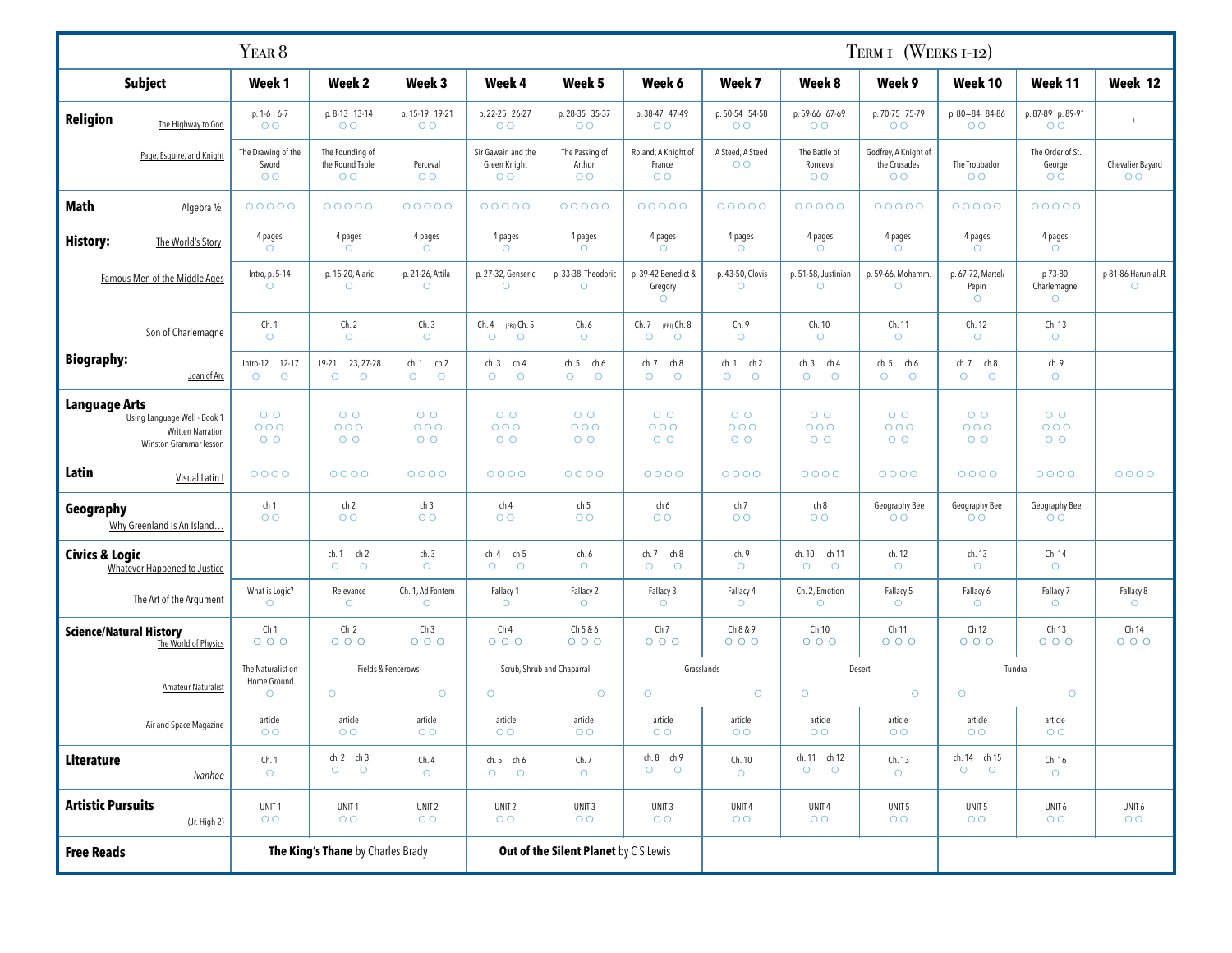|                                                                                                     |                                                           | TERM 2 (WEEKS $13 - 24$ )                             |                                                    |                                            |                                  |                                           |                                                    |                                              |                                                |                                               |                                                   |                                            |
|-----------------------------------------------------------------------------------------------------|-----------------------------------------------------------|-------------------------------------------------------|----------------------------------------------------|--------------------------------------------|----------------------------------|-------------------------------------------|----------------------------------------------------|----------------------------------------------|------------------------------------------------|-----------------------------------------------|---------------------------------------------------|--------------------------------------------|
| <b>Subject</b>                                                                                      | Week 13                                                   | Week 14                                               | Week 15                                            | Week 16                                    | Week 17                          | Week 18                                   | Week 19                                            | Week 20                                      | Week 21                                        | Week 22                                       | Week 23                                           | Week 24                                    |
| Religion<br><b>Highway to God</b>                                                                   | ch. 12<br>$O$ O                                           | ch 13<br>O <sub>O</sub>                               | ch 14<br>O O                                       | ch 15<br>O <sub>O</sub>                    | ch 16<br>O <sub>O</sub>          | ch 17<br>O <sub>O</sub>                   | ch 18<br>O O                                       | ch 19<br>O <sub>O</sub>                      | ch 20<br>$\overline{O}$                        | ch 21<br>O <sub>O</sub>                       | ch 22<br>$\circ$                                  |                                            |
| Defenders of Christendom                                                                            | The Knights of St.<br>John of Jerusalem<br>O <sub>O</sub> | Bohemond and the<br>Land Beyond Sea<br>O <sub>O</sub> | Saladin and the<br>Siege of Acre<br>O <sub>O</sub> | Knights and<br>Dragons<br>O <sub>O</sub>   | Chivalry<br>$\overline{O}$       | The Ottoman<br>Menace<br>O <sub>O</sub>   | The White Knight of<br>Wallachia<br>O <sub>O</sub> | The Dragon of<br>Albania<br>O <sub>O</sub>   | <b>Island Nemesis</b><br>O <sub>O</sub>        | Suleiman the<br>Magnificent<br>O <sub>O</sub> | Chosen Soldiers of<br>the Cross<br>O <sub>O</sub> | The Battle of<br>Lepanto<br>O <sub>O</sub> |
| Math<br>Algebra 1/2                                                                                 | 00000                                                     | 00000                                                 | 00000                                              | 00000                                      | 00000                            | 00000                                     | 00000                                              | 00000                                        | 00000                                          | 00000                                         | 00000                                             |                                            |
| <b>History:</b><br>The World's Story                                                                | 4 pages<br>O <sub>O</sub>                                 | 4 pages<br>O <sub>O</sub>                             | 4 pages<br>$O$ O                                   | 4 pages<br>O <sub>O</sub>                  | 4 pages<br>O O                   | 4 pages<br>O <sub>O</sub>                 | 4 pages<br>$\overline{O}$                          | 4 pages<br>O <sub>O</sub>                    | 4 pages<br>O <sub>O</sub>                      | 4 pages<br>O <sub>O</sub>                     | 4 pages<br>O <sub>O</sub>                         |                                            |
| Famous Men of the Middle Ages                                                                       | p. 87-92, Egbert<br>$\circ$                               | p. 93-98, Rollo<br>$\circ$                            | p. 99-104, Alfred<br>$\circ$                       | p. 105-108, Henry<br>the Fowler<br>$\circ$ | p. 109-112, Canute<br>$\circ$    | p. 113-116, The Cid<br>$\circ$            | p. 117-120, Edward<br>the Confessor<br>$\circ$     | p. 121-124,<br>William the Conqu.<br>$\circ$ | p. 125-126, Pope<br>Gregory/HenryVI<br>$\circ$ | p. 127-130, Peter<br>the Hermit<br>$\circ$    | p 131-136,<br>Frederick Barb.<br>$\circ$          | p 137-144, Henry<br>2nd & sons<br>$\circ$  |
| The Story of Rolf and the Viking Bow                                                                | Ch. 1, 2<br>$O$ O                                         | Ch. 3, 4, 5<br>$O$ $O$                                | Ch. 6, 7<br>$O$ $O$                                | Ch. 8, 9, 10<br>$O$ O                      | Ch.11, 12<br>$O$ $O$             | Ch. 13, 14, 15<br>$O$ O                   | Ch. 16, 17<br>$O$ O                                | Ch. 18, 19, 20<br>$O$ O                      | Ch. 21, 22<br>$O$ O                            | Ch. 23, 24, 25<br>$O$ O                       | Ch. 26, 27<br>$O$ $O$                             | Ch. 28, 29, 30<br>$O$ O                    |
| <b>Biography:</b><br>Joan of Arc                                                                    | 12 pages<br>$\circ$                                       | 12 pages<br>$\circ$                                   | 12 pages<br>$\circ$                                | 12 pages<br>$\circ$                        | 12 pages<br>$\circ$              | 12 pages<br>$\circ$                       | 12 pages<br>$\circ$                                | 12 pages<br>$\circ$                          | 12 pages<br>$\circ$                            | 12 pages<br>$\circ$                           | 12 pages<br>$\circ$                               | 12 pages<br>$\circ$                        |
| <b>Language Arts</b><br>Using Language Well - Book 2<br>Written Narration<br>Winston Grammar lesson | $O$ $O$<br>000<br>$O$ $O$                                 | $O$ O<br>000<br>$O$ $O$                               | $O$ $O$<br>000<br>$O$ O                            | $O$ O<br>000<br>$O$ O                      | $O$ $O$<br>000<br>$O$ $O$        | $O$ $O$<br>000<br>$O$ O                   | $O$ $O$<br>000<br>$O$ O                            | $O$ $O$<br>000<br>$O$ $O$                    | $O$ O<br>000<br>$O$ O                          | $O$ O<br>000<br>$O$ O                         | $O$ O<br>000<br>$O$ O                             |                                            |
| Latin<br>Visual Latin I                                                                             | $0000$                                                    | 0000                                                  | $0000$                                             | 0000                                       | 0000                             | 0000                                      | 0000                                               | 0000                                         | 0000                                           | 0000                                          | 0000                                              | 0000                                       |
| Geography<br>Kon Tiki                                                                               | 10 pages<br>$O$ $O$                                       | 10 pages<br>$O$ O                                     | 10 pages<br>$O$ O                                  | 10 pages<br>$O$ O                          | 10 pages<br>$O$ $O$              | 10 pages<br>$O$ O                         | 10 pages<br>$O$ O                                  | 10 pages<br>$O$ O                            | 10 pages<br>$O$ O                              | 10 pages<br>$O$ $O$                           | 10 pages<br>$O$ $O$                               |                                            |
| <b>Civics &amp; Logic</b><br><b>Whatever Happened to Justice</b>                                    | Ch. 15<br>$\circ$                                         | Ch. 16<br>$\circ$                                     | Ch. 17<br>$\circ$                                  | Ch. 18 (FRI) Ch. 19<br>$\circ$<br>$\circ$  | Ch. 20<br>$\circ$                | Ch. 21 (FRI) Ch. 22<br>$\circ$<br>$\circ$ | Ch. 23<br>$\circ$                                  | Ch. 24<br>$\circ$                            | Ch. 25<br>$\circ$                              | Ch. 26<br>$\circ$                             | Ch. 27<br>$\circ$                                 | Ch. 28<br>$\circ$                          |
| The Art of the Argument                                                                             | Fallacy 9<br>$\circ$                                      | Fallacy 10<br>$\circ$                                 | Ch. 3, Red Herrings<br>$\circ$                     | Fallacy 11<br>$\circ$                      | Fallacy 12<br>$\circ$            | Fallacy 13<br>$\circ$                     | Fallacy 14<br>$\circ$                              | Unit 2 Presumption<br>$\circ$                | Ch.4Presupposition<br>$\circ$                  | Fallacy 15<br>$\circ$                         | Fallacy 16<br>$\circ$                             | Fallacy 17<br>$\circ$                      |
| <b>Science/Natural History</b><br>The World of Biology                                              | Ch <sub>1</sub><br>000                                    | Ch <sub>2</sub><br>$O$ $O$ $O$                        | Ch <sub>3</sub><br>000                             | Ch 4 & 5<br>$O$ $O$ $O$                    | Ch 6<br>000                      | Ch 7 & 8<br>$O$ $O$ $O$                   | Ch 9<br>$O$ $O$ $O$                                | Ch 10<br>$O$ $O$ $O$                         | Ch 11<br>000                                   | Ch 12<br>$O$ $O$ $O$                          | Ch 13<br>000                                      | Ch 14<br>000                               |
| Amateur Naturalist                                                                                  | Deciduous Woodlands                                       |                                                       | Coniferous Woodlands<br><b>Tropical Forest</b>     |                                            | Mountain                         |                                           | Ponds and Streams                                  |                                              | Marshlands                                     |                                               |                                                   |                                            |
|                                                                                                     | $\circ$                                                   | $\circ$                                               | $\circ$                                            | $\circ$                                    | $\circ$                          | $\circ$                                   | $\circ$                                            | $\circ$                                      | $\circ$                                        | $\circ$                                       | $\circ$                                           | $\circ$                                    |
| Air & Space magazine                                                                                | article<br>$O$ $O$                                        | article<br>$O$ $O$                                    | article<br>$O$ $O$                                 | article<br>$O$ O                           | article<br>$O$ $O$               | article<br>$O$ $O$                        | article<br>$O$ $O$                                 | article<br>$O$ $O$                           | article<br>$O$ $O$                             | article<br>$O$ O                              | article<br>$O$ $O$                                |                                            |
| Literature<br><b>Ivanhoe</b>                                                                        | 12 pages<br>$\circ$                                       | 12 pages<br>O <sub>O</sub>                            | 12 pages<br>O <sub>O</sub>                         | 12 pages<br>O <sub>O</sub>                 | 12 pages<br>O O                  | 12 pages<br>O <sub>O</sub>                | 12 pages<br>$\circ$                                | 12 pages<br>O O                              | 12 pages<br>$\circ$                            | 12 pages<br>O <sub>O</sub>                    | 12 pages<br>O O                                   | 12 pages<br>$\circ$                        |
| <b>Artistic Pursuits</b><br>(JR. HIGH 2)                                                            | UNIT <sub>7</sub><br>$O$ O                                | UNIT <sub>7</sub><br>$O$ $O$                          | UNIT8<br>$O$ $O$                                   | UNIT8<br>$O$ O                             | COMPOSITION<br>UNIT 9<br>$O$ $O$ | UNIT 9<br>$O$ O                           | <b>UNIT 10</b><br>$O$ O                            | <b>UNIT 10</b><br>$O$ $O$                    | UNIT <sub>11</sub><br>$O$ $O$                  | <b>UNIT11</b><br>$O$ $O$                      | <b>UNIT12</b><br>$O$ $O$                          | <b>UNIT 12</b><br>$O$ $O$                  |
| <b>Free Reads</b>                                                                                   |                                                           | <b>Beorn the Proud</b> by Madeleine Polland           |                                                    |                                            | Perelandra by C S Lewis          |                                           |                                                    |                                              |                                                |                                               |                                                   |                                            |